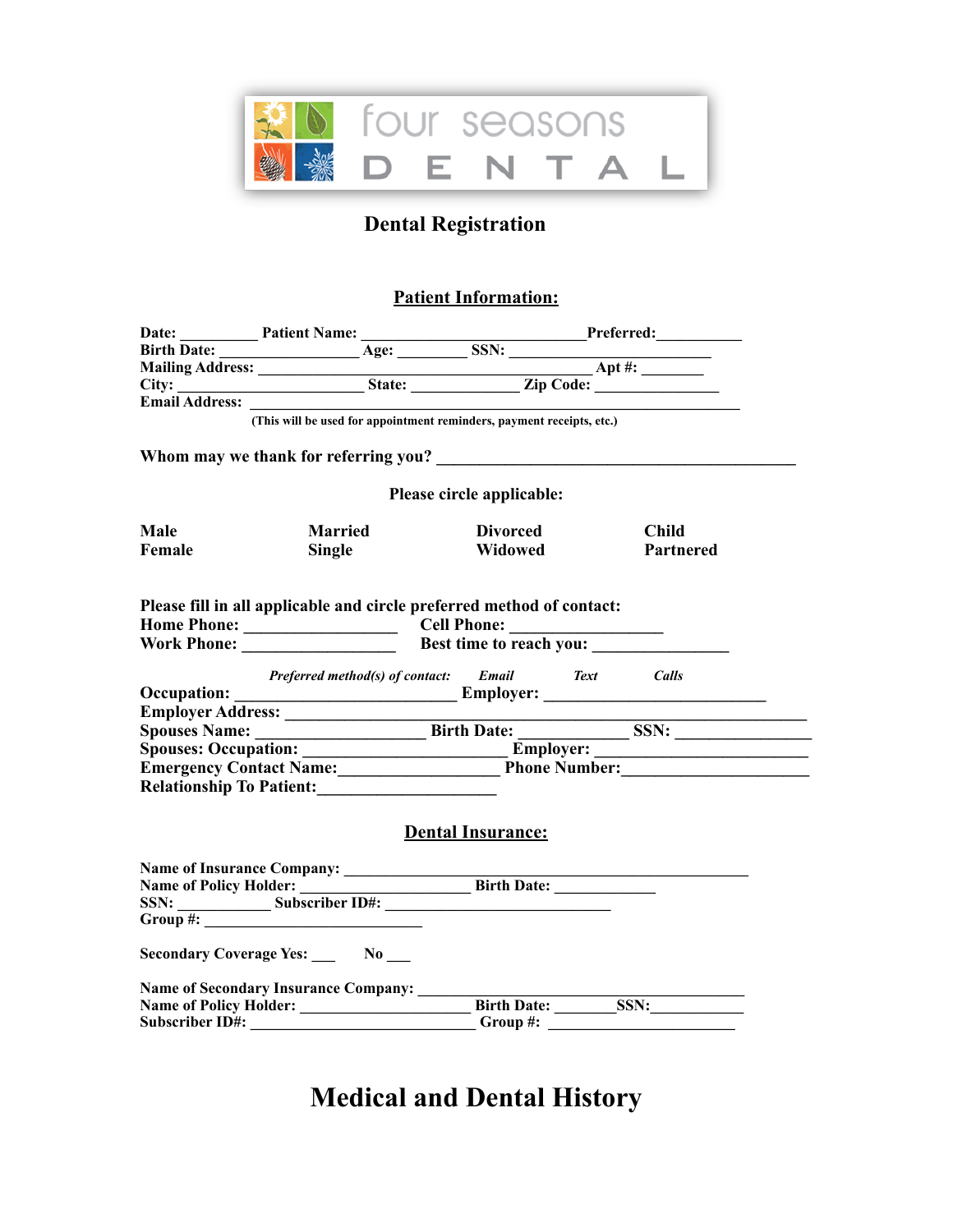|        | Reason for today's visit:<br>Former Dentist:<br>Please mark to indicate if you have had any of the following: |        | Approx. date of last dental visit:  |        |                                   |
|--------|---------------------------------------------------------------------------------------------------------------|--------|-------------------------------------|--------|-----------------------------------|
| $\Box$ | Bad breath                                                                                                    | □      | Foreign objects                     | П      | Periodontal treatment             |
| □      | Bleeding gums                                                                                                 | $\Box$ | Grinding teeth                      | $\Box$ | Sensitivity to cold               |
| □      | Blisters on lips or mouth                                                                                     | □      | Gums swollen or tender              | $\Box$ | Sensitivity to heat               |
| □      | Burning sensation on<br>tongue                                                                                | $\Box$ | Jaw pain or tiredness               | $\Box$ | Sensitivity to sweets             |
| П      | Chew on one side of the<br>mouth                                                                              | П      | Lip or cheek biting                 | П      | Sensitivity when biting           |
| □      | Cigarette, pipe or cigar<br>smoking                                                                           | П      | Loose teeth or broken<br>fillings   | П      | Sores or growths in your<br>mouth |
| □      | Clicking or popping jaw                                                                                       | □      | Mouth breathing                     | $\Box$ | Do you snore                      |
| □      | Dry mouth                                                                                                     | $\Box$ | Do you have a CPAP                  | $\Box$ | Have you been told you<br>snore   |
| □      | Fingernail biting                                                                                             | П      | Have you ever done a sleep<br>study | П      | Orthodontic treatment             |
| П      | Food collection between                                                                                       | п      | Mouth pain, brushing                | П      | Pain around ear                   |

teeth

 $\Box$  How often do you brush?  $\Box$  How often do you floss?  $\Box$ 

Have you ever taken any of the group of drugs collectively referred to as "fen-phen"? These include combinations of Lonimin, Adipex, Fastin (Brand names of phentermine), Pondimin (Fenfluramine) and Redux (dexfenfluramine). Yes\_\_ No\_\_

| $\Box$ | AIDS/HIV                       | $\Box$ | Emphysema              | $\Box$ | Radiation treatment     |
|--------|--------------------------------|--------|------------------------|--------|-------------------------|
| $\Box$ | Anemia                         | □      | Epilepsy               | □      | Respiratory disease     |
| $\Box$ | Arthritis                      | $\Box$ | Fainting or dizziness  | □      | Rheumatic fever         |
| □      | <b>Artificial Heart Valves</b> | $\Box$ | Glaucoma               | □      | Scarlet fever           |
| □      | Artificial joints              | $\Box$ | Headaches              | □      | Shortness of breath     |
| □      | Asthma                         | □      | Heart murmur           | □      | Sinus trouble           |
| □      | B-12 Deficiency                | $\Box$ | Heart problems         | □      | Skin rash               |
| □      | Back problems                  | $\Box$ | Hepatitis Type         | □      | Special diet            |
| $\Box$ | Bleeding abnormally, with      | □      | Herpes                 | $\Box$ | <b>Stroke</b>           |
|        | extractions or surgery         | $\Box$ | High blood pressure    | □      | Swollen feet or ankles  |
| □      | <b>Blood</b> disease           | □      | Jaundice               | □      | Swollen neck glands     |
| □      | Cancer                         | $\Box$ | Jaw pain               | □      | Thyroid problems        |
| □      | Chemical dependency            | $\Box$ | Kidney disease         | □      | Tonsillitis             |
| □      | Chemotherapy                   | $\Box$ | Liver disease          | $\Box$ | Tuberculosis            |
| □      | Circulatory problems           | □      | Low blood pressure     | □      | Tumor or growth on head |
| □      | Congenital Heart lesions       | □      | Mitral valve prolapsed | □      | Other                   |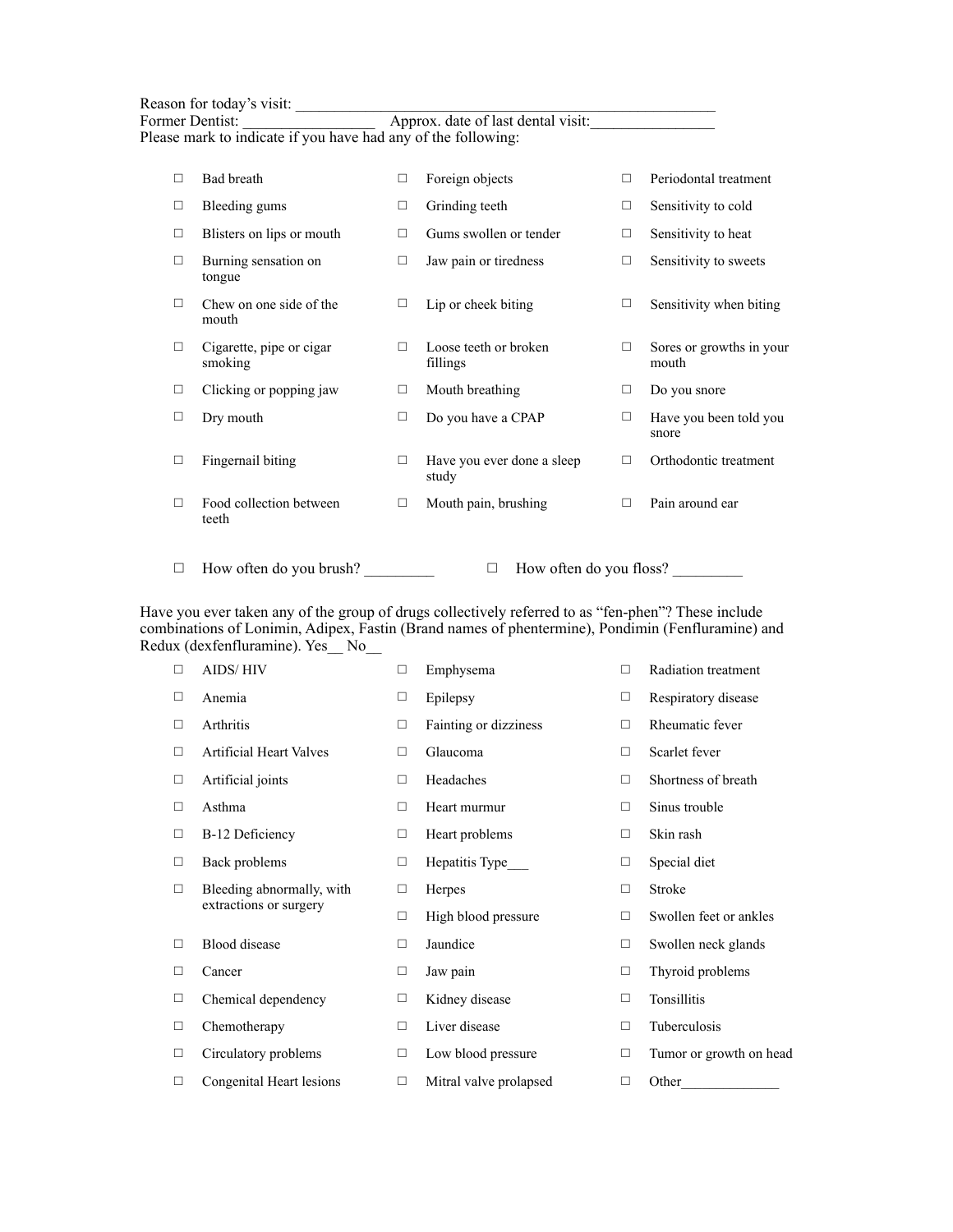| П                                                                                                                           | Cortisone treatments        | $\Box$ | Nervous problems                  |              | Ulcer                    |  |
|-----------------------------------------------------------------------------------------------------------------------------|-----------------------------|--------|-----------------------------------|--------------|--------------------------|--|
| $\Box$                                                                                                                      | Cough, persistent or bloody | □      | Pacemaker                         |              | Venereal disease         |  |
| П                                                                                                                           | Diabetes                    | $\Box$ | Psychiatric care                  | П            | Weight loss, unexplained |  |
| Women:<br>Are you pregnant: Due Date: Trimester 1st<br>2 <sub>nd</sub><br>3rd<br>Taking birth control pills Y N Nursing Y N |                             |        |                                   |              |                          |  |
| <b>Medications:</b> List any<br>Allergies:                                                                                  |                             |        |                                   |              |                          |  |
| medications you are taking and<br>correlating diagnosis:                                                                    |                             | ⊔      | Aspirin                           | $\mathsf{L}$ | Local Anesthetic         |  |
|                                                                                                                             |                             | ⊔      | Barbiturates (sleeping)<br>pills) | Ш            | Penicillin               |  |
|                                                                                                                             |                             | $\Box$ | Codeine                           | $\Box$       | Sulfa                    |  |
|                                                                                                                             |                             | $\Box$ | Latex                             | $\Box$       | Other                    |  |
| <b>Four Seasons Dental</b><br>4465 S. 900 E., Suite 100                                                                     |                             |        |                                   |              |                          |  |

Salt Lake City, UT. 84124

#### **FINANCIAL POLICY and FEDERAL TRUTH IN LENDING STATEMENT**

Thank you for choosing us for your dental needs we are committed to providing you excellent care and payment for services rendered is a part of successful treatment. Our financial policy is based on an open and honest discussion of our fees. Please, read, sign and return the following.

PAYMENT IN FULL IS DUE AT THE TIME OF SERVICE. We offer the following options for payment.

- 1. We accept cash, VISA, MasterCard, Discover and American Express
- 2. We offer payment plans through Care Credit only. If you are interested in applying , please see our office staff for details. Any and all financial arrangements must be made prior to treatment.

#### Insurance:

As a service to our patients, we will bill your insurance company, however, your co-payment amount or percentage of the bill is expected at the time of service. All co-payments are based upon estimates only and in the event that your insurance company pays less than estimated, you are responsible for the difference. You are also responsible for any unpaid claims from your insurance company after 90days. In the event that your insurance company pays ,we will refund the amount to you. We cannot render services on the assumption that the charges will be paid in full your insurance company.

#### Minors:

Payment for services rendered to a minor child can be made by credit/debit card or cash. Payment is the responsibility of the adult accompanying the minor at the time of service.

#### Dental Visits:

All dental services, or any emergency services rendered, must be paid in full at the time of service. (For those with insurance only estimated copayments due) A fee of \$20 will be applied to your account if payment is not received at the date of service. Further fees for late payments may apply.

#### Missed Appointments:

There will be a \$35 charge per hour for missed appointments or appointments cancelled with less than a 24 hour notice.

#### Service Charges:

It is our policy to charge interest of 1.75% per month (21% APR) which will be applied to all accounts over 60days past due, unless prior financial arrangements have been made. There will be a \$40 dollar charge for any returned checks.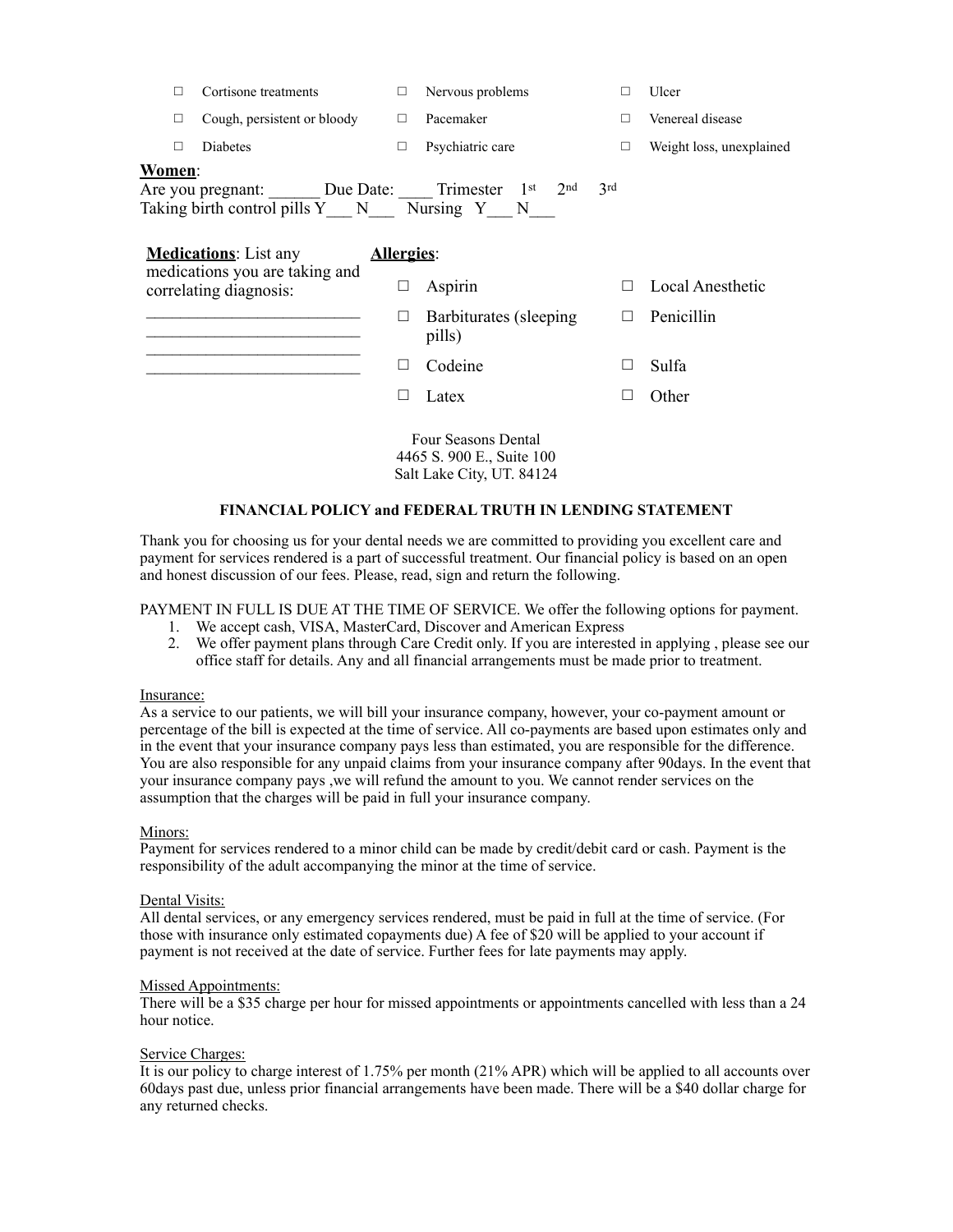#### Collection Fees:

Should your account be turned over to collections, the undersigned agree to pay the costs to collect the debt, including but not limited to: Interest in the amount of 18% annum, attorney's fees, court costs and collection fees in the amount of 40% the obligation to pay the collection fees shall be imposed at the time of the assignment of the debt to a third party collection agency.

#### Financial Consent:

The patient (or guardian) agrees to be fully responsible for total payment of treatment rendered in this office.

I understand and agree to this Financial Policy. I authorize to release financially identifiable information and the treatment descriptions and information to my insurance carrier or any related entities that require such information.

Signature of responsible party Date

\_Print Name;

Four Seasons Dental 4465 S. 900 E., Suite 100 Salt Lake City, UT. 84124

#### **Consent to Proceed**

I authorize Dr. Eric Smith and/or such associates or assistants to perform those procedures as may be deemed necessary or advisable to maintain my dental health or that of any minor or other individual for which I have responsibility. These may include arrangement or administration of any sedative (including nitrous oxide) analgesic, therapeutic and/or other pharmaceutical agents.

I understand that the administration of local anesthetic may cause an untoward reaction or side effects, which may include, but are not limited to: bruising, hematoma, cardiac stimulation, muscle soreness and temporary or rarely, permanent numbness. I understand that occasionally needles break and may require surgical retrieval.

I understand that as part of my dental treatment, including preventative procedures such as cleanings and basic dentistry, including fillings of all types, teeth may remain sensitive or even possibly quite painful, both during and after completion of treatment. After lengthy appointments, jaw muscles may also be sore or tender. Gums and surrounding tissues may also be sensitive or painful during and/or after treatment. Although rare, it is possible for the tongue, cheek or other oral tissues to be inadvertently abraded or lacerated (cut) during routine dental procedures. In some cases sutures or additional treatment may be required.

I understand that as part of my dental treatment, items including, but not limited to crowns, small dental instruments, drill components, etc., may be aspirated (inhaled) or swallowed. This unusual situation may require bronchoscopy or other procedures to ensure safe removal.

I understand the need to disclose to Dr. Smith and /or such associates any prescription drugs that are currently being taken or that have been taken in the past, such as Phen-Fen. I understand that taking the class of drugs prescribed for the prevention of osteoporosis may result in complications for non-healing of the jawbone following oral surgery. I do voluntarily assume any and all possible risks, including the risk of substantial and serious harm, if any, which may be associated with general preventative and operative treatment procedures in hopes of obtaining the potential desired results, which may or may not be achieved for my benefit (or minors) benefit. I acknowledge that the nature and purpose of the forgoing procedures have been explained to me if necessary, and I have been given the opportunity to ask questions.

 $\mathcal{L}_\mathcal{L} = \mathcal{L}_\mathcal{L}$ 

Signature of responsible party Date

 $\mathcal{L}_\mathcal{L} = \mathcal{L}_\mathcal{L}$ 

Print Name Witness to Signature